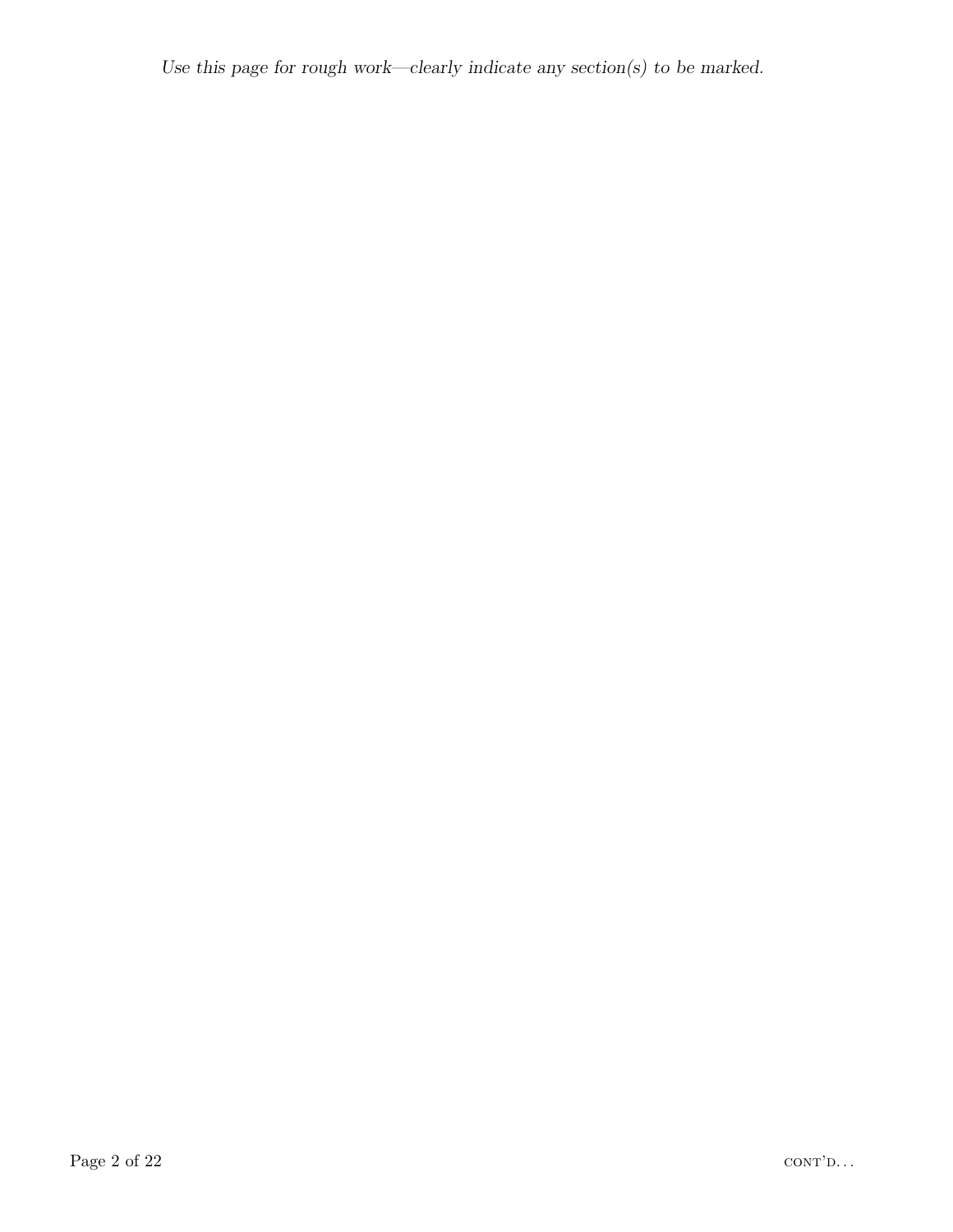### Question 1. [15 MARKS]

Part (a)  $[3 \text{ MARKS}]$ 

We would like to use 1-Nearest Neighbour to classify the point  $p$  as either X or O using the training data shown below. What is the prediction if cosine distance (i.e, negative cosine similarity) is used as the distance measure? What is the prediction if Euclidean distance is used?

- (A) Cosine distance: O, Euclidean distance: X
- (B) Cosine distance: O, Euclidean distance: O
- (C) Cosine distance: X, Euclidean distance: X
- (D) Cosine distance: X, Euclidean distance: O



#### **Part** (b)  $[3 \text{ MARKS}]$

Which of the following learning curves demonstrates overfitting? Circle one of choices 1-5.

- 1. A
- 2. B
- 3. C
- 4. D
- 5. A and C

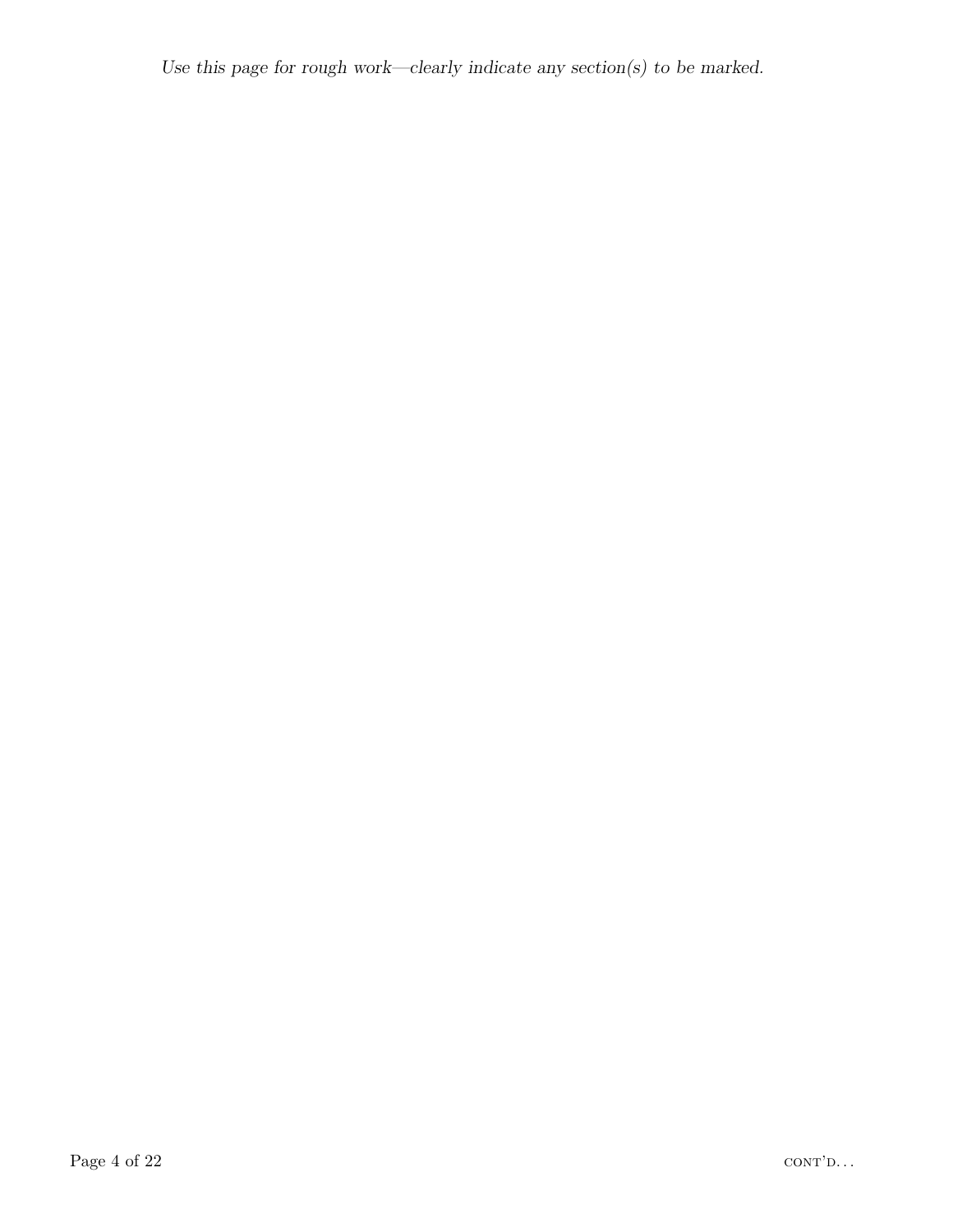#### **Part** (c)  $\begin{bmatrix} 3 \text{ Marks} \end{bmatrix}$

Suppose you train a logistic regression classifier and the learned hypothesis function is

$$
h_{\theta}(x) = \sigma(\theta_0 + \theta_1 x_1 + \theta_2 x_2),
$$

where  $\theta_0 = 6, \theta_1 = 0, \theta_2 = -1$ . Which of the following represents the decision boundary for  $h_\theta(x)$ ?



**Part** (d)  $[3$  MARKS

Alice and Bob, two students from the CSC411/2515 night section, walk home after lecture, and see what appears to be an alien spaceship floating in the sky. Alice concludes that aliens are real. How can we use Bayes' rule to explain why Bob might not reach the same conclusion?

- (A) Bob's reasoning is more like gradient descent with momentum, which can give different results than gradient descent without momentum.
- (B) Alice is using MAP inference, whereas Bob is using Maximum Likelihood inference.
- (C) Bob's prior beliefs about aliens' existence are different from Alice's.
- (D) None of the above.

#### Part  $(e)$  [3 MARKS]

Which of the following is (are) true about optimizers?

- (A) We can speed up training by using an optimizer that uses a different learning rate for each weight.
- (B) Dropout should not be used alongside momentum.
- (C) Reducing the batch size when using Stochastic Gradient Descent always improves training.
- (D) It does not make sense to use Stochastic Gradient Descent to train a linear regression model because linear regression is convex.

(E) All of the above.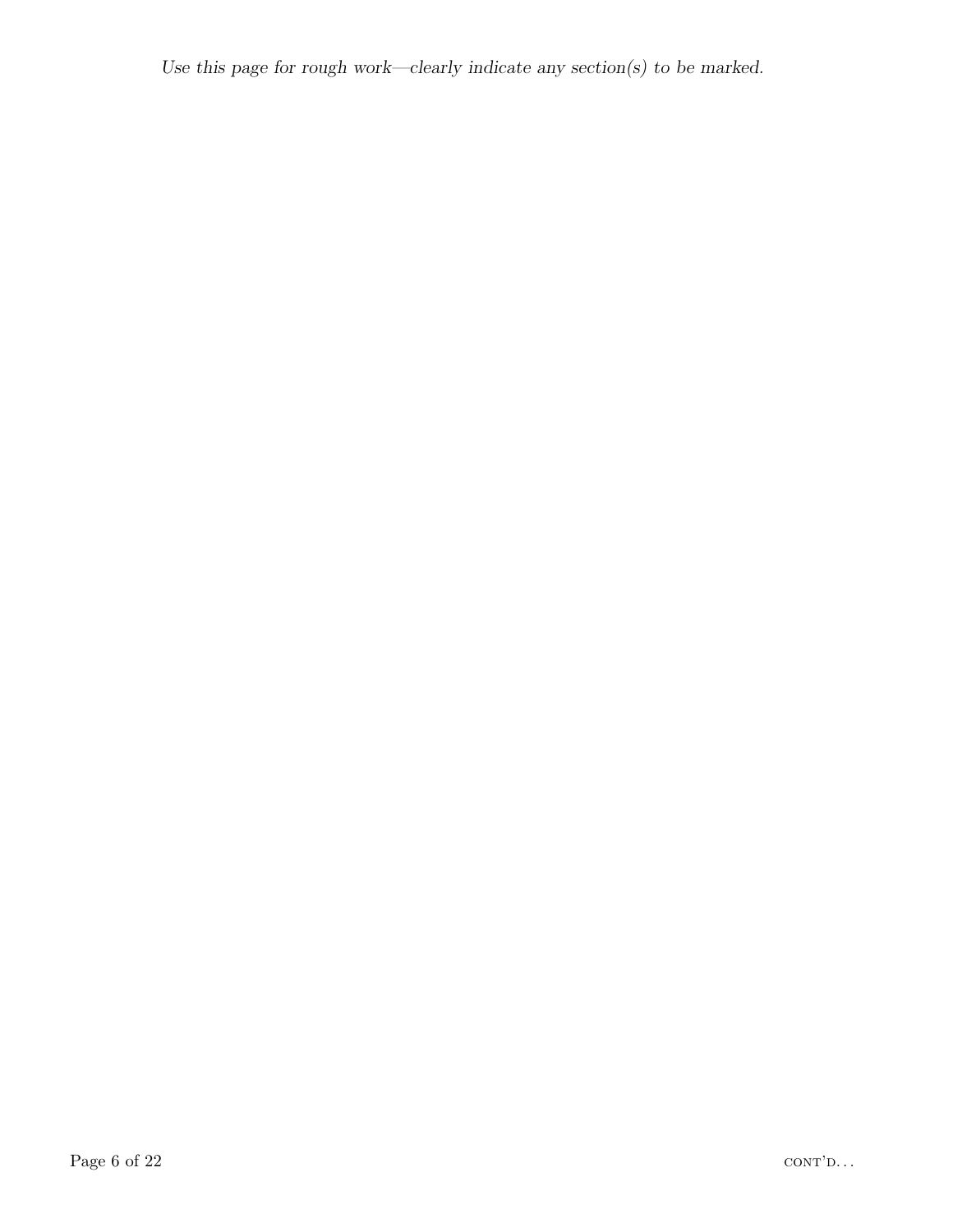### Question 2. [20 MARKS]

Your training set is  $D = \{ (x^{(1)}, y^{(1)}), (x^{(2)}, y^{(2)}), ..., (x^{(m)}, y^{(m)}) \}$ . Assume that your model for the data is  $y^{(i)} \sim \text{Laplace}(\theta^T x^{(i)}, 1).$ 

The probability density function of the Laplace distribution with mean  $\mu$  and scale parameter b is

$$
f(x|\mu, b) = \frac{1}{2b} \exp\left(\frac{-|x-\mu|}{b}\right).
$$

Part  $(a)$  [5 MARKS]

Write down the formula for the likelihood of the training set D.

Part  $(b)$  [15 MARKS]

Suppose you would like to learn the model with penalized maximum likelihood, with an L1 regularization/penalty term. Derive the Gradient Descent update for this setting. Briefly justify every step. Draw a rectangle around the formula that you derived.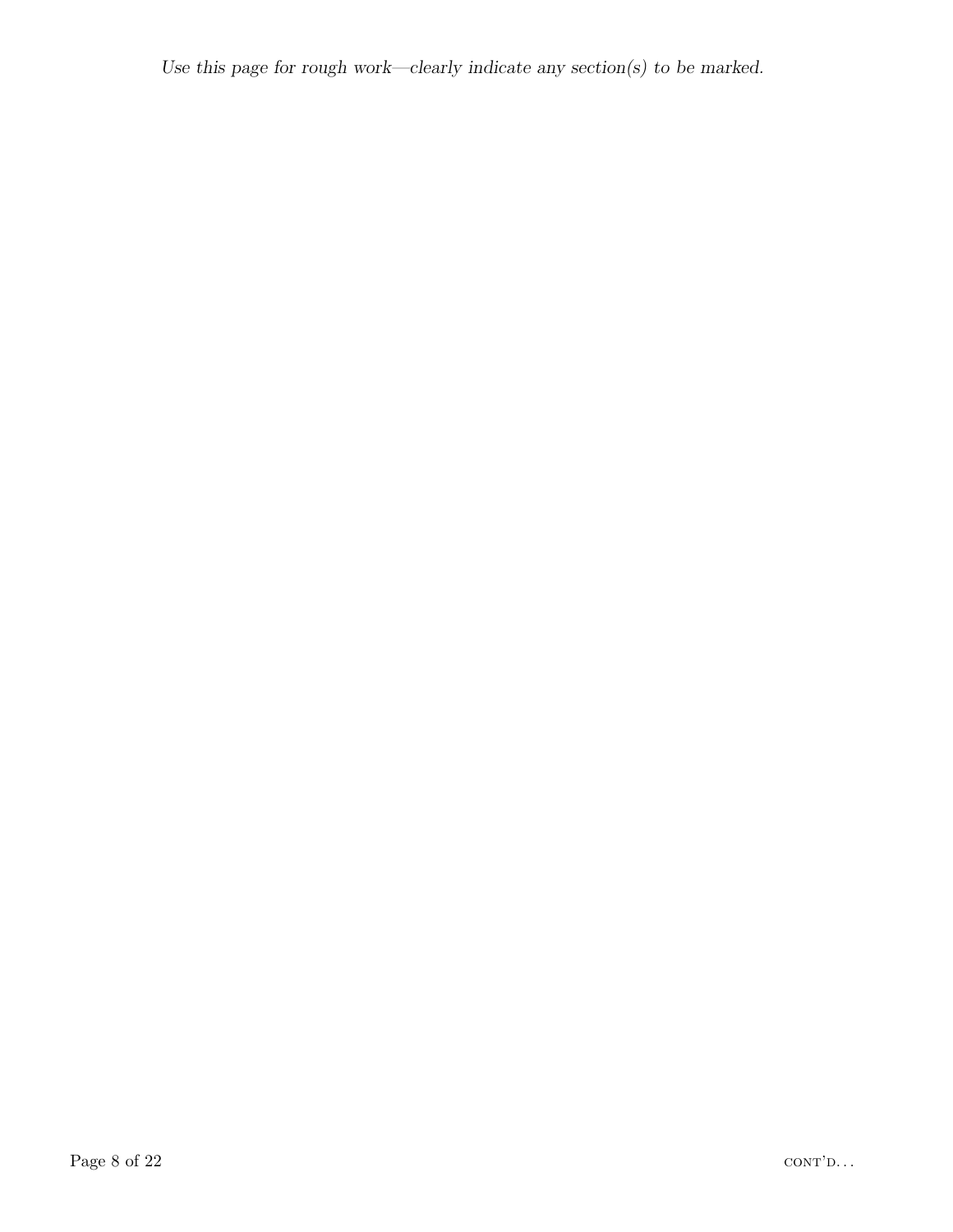## Question 3. [10 MARKS]

Suppose we are interested in a neuron in the 4-th layer of a convolutional neural network. What are two different methods of visualizing what the job of that neuron is? Do not just give names of algorithms or methods; give enough detail for the reader to be able to implement the methods you are describing.

Method 1: Details:

Method 2: Details: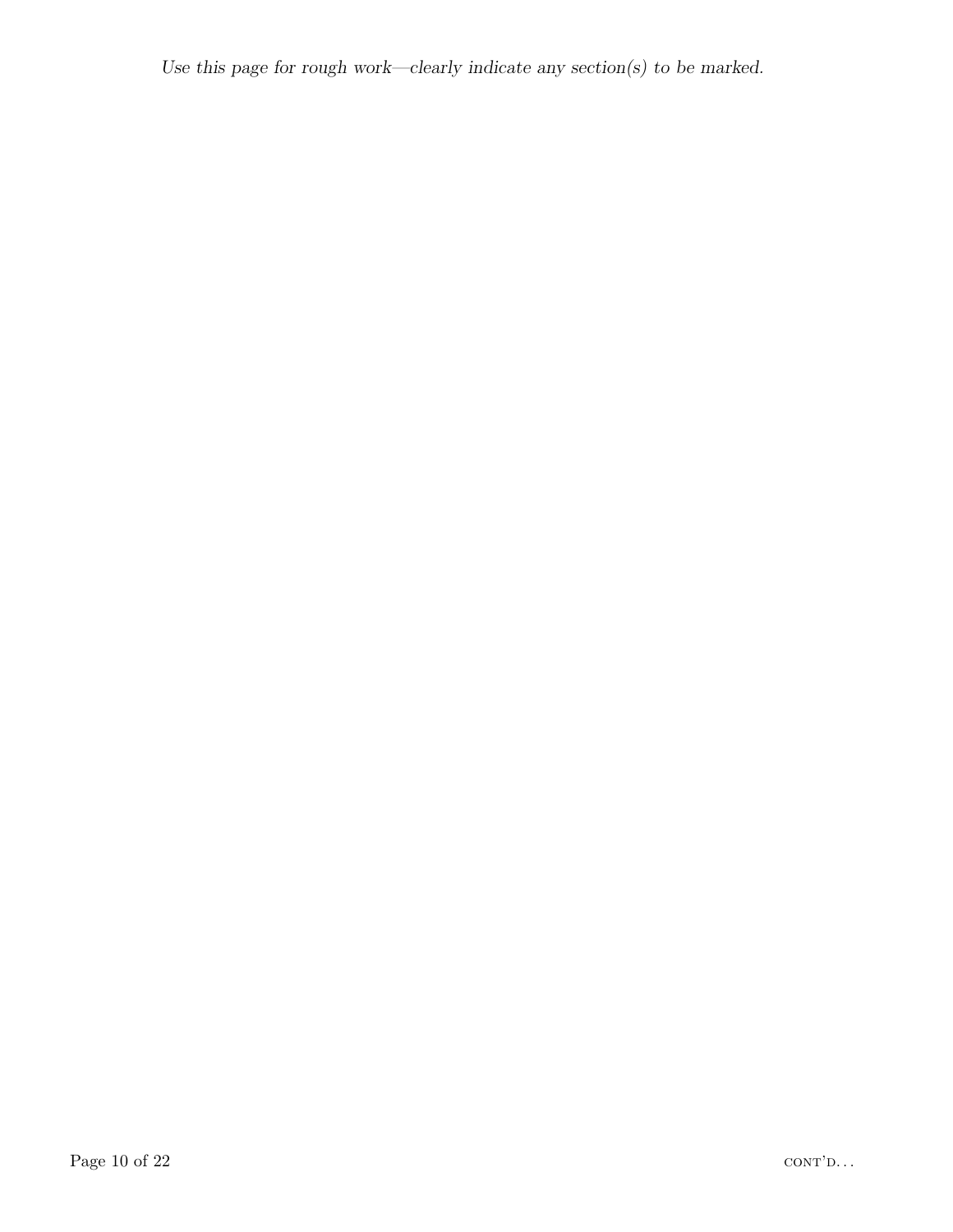# Question 4. [15 MARKS]

Bob would like to classify emails as spam or non-spam. He would like to estimate the probability that a new email e containing the keywords  $(w_1, w_2, ..., w_n)$  is spam by taking all the emails in the training set with those keywords, and then computing the proportion of those emails that are spam. Specifically, he estimates the probability using

 $P(\text{spam}|\text{new email } e) = \frac{\text{num. of spam emails with keywords } w_1, w_2, ..., w_n \text{ in the training set}}{\text{num. of total emails with keywords } w_1, w_2, ..., w_n \text{ in the training set}}.$ 

**Part** (a)  $[3 \text{ Marks}]$ 

Explain why Bob's plan will generally not work.

### **Part** (b) [5 MARKS]

Describe the datasets for which Bob's plan might work. Be specific: state which properties are required of the datasets.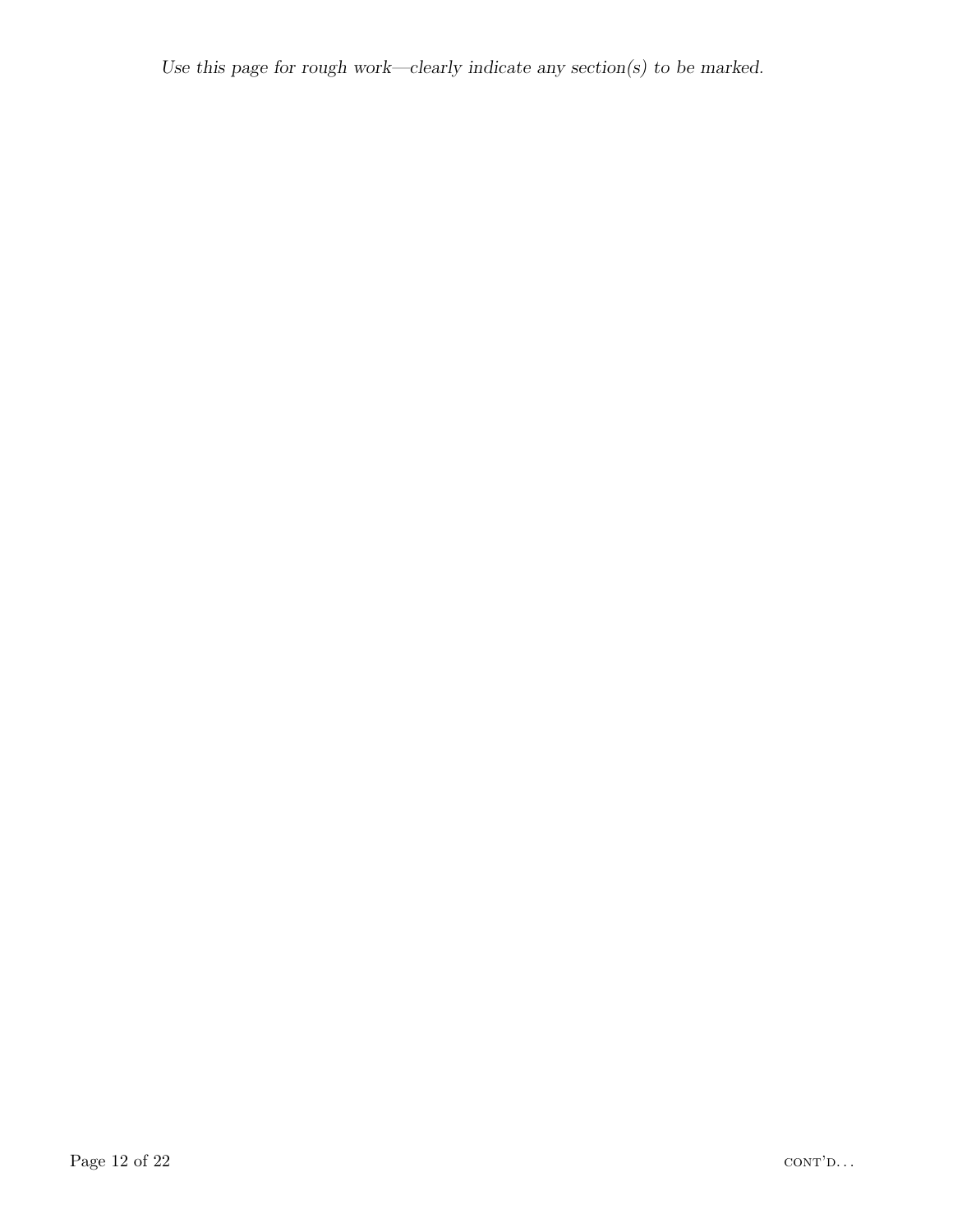### Part (c) [5 MARKS]

Describe how to estimate the probability that an email is spam using the Naive Bayes assumption. Your answer should include formulas.

Part (d) [2 MARKS] Why does the Naive Bayes assumption address a problem with Bob's plan?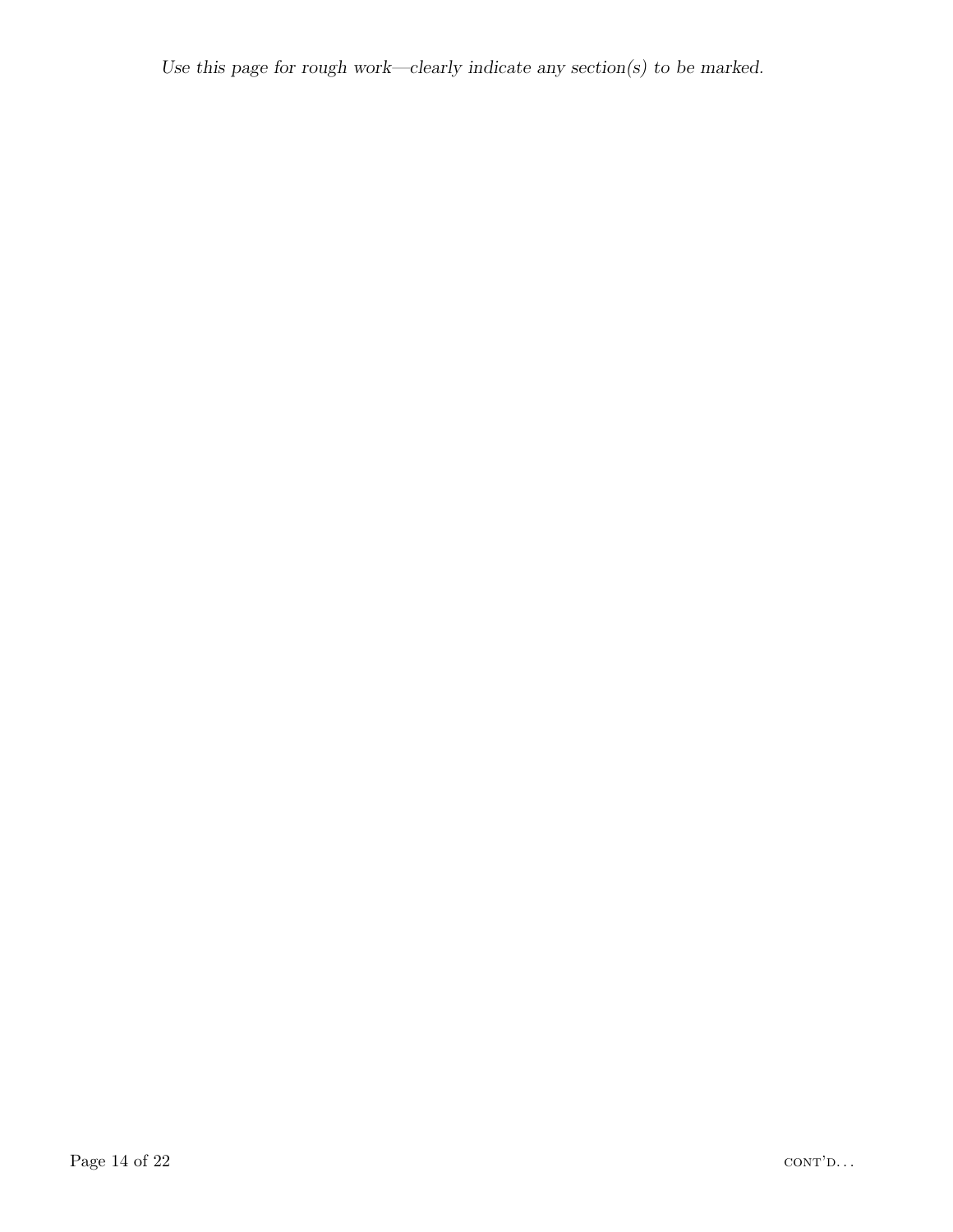# Question 5. [10 MARKS]

Explain why a one-hidden-layer neural network is less likely to overfit if it has fewer units in the hidden layer. You should assume the reader is familiar with neural networks, but you should not assume that the reader is familiar with other concepts from CSC411/2515.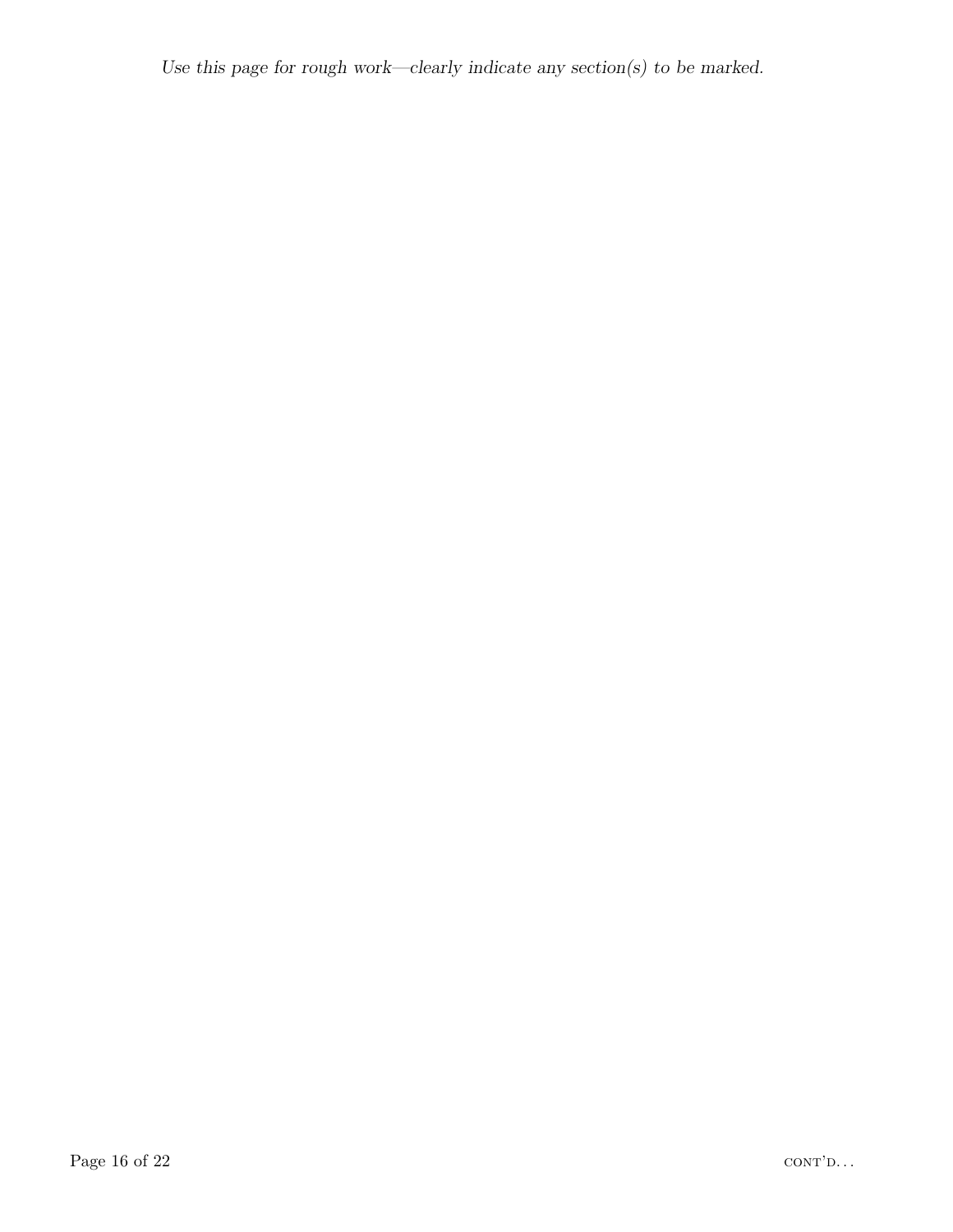## Question 6. [20 MARKS]

The Poisson distribution is used to model data that consists of non-negative integers. Its probability mass function is  $p(k) = \frac{\lambda^k e^{-\lambda}}{k!}$  $\frac{e^{-\lambda}}{k!}$ . For the dataset  $\{k_1, k_2, k_3, ..., k_n\}$ , the maximum likelihood estimate for  $\lambda$  is 1  $\frac{1}{n}\sum_{j=1}^n k_j.$ 

Suppose you observe  $m$  integers in your training set. Your model assumption is that each integer is sampled from one of two different Poisson distributions. You would like to learn this model using the EM algorithm.

Part  $(a)$  [2 MARKS]

List all the parameters of the model.

**Part** (b)  $[4$  MARKS] What is the likelihood of the training set under the model?

Part  $(c)$  [7 MARKS]

Derive the E-step for this model. Your answer should include a mathematical justification. **Draw a** rectangle around the formula that you derived.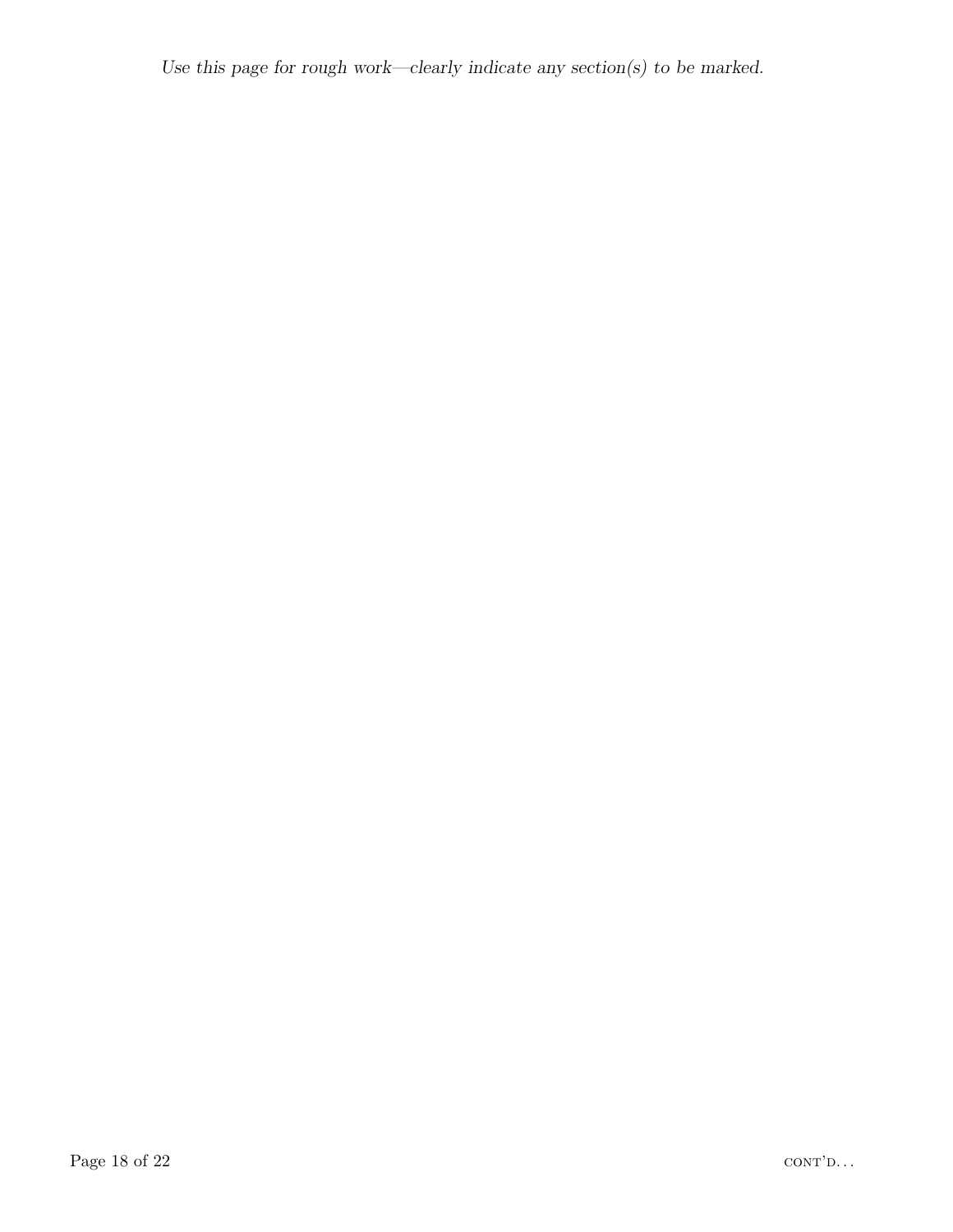Part (d) [7 MARKS]

Derive the M-step for this model. Your answer should include a mathematical justification. Draw a rectangle around the formula that you derived.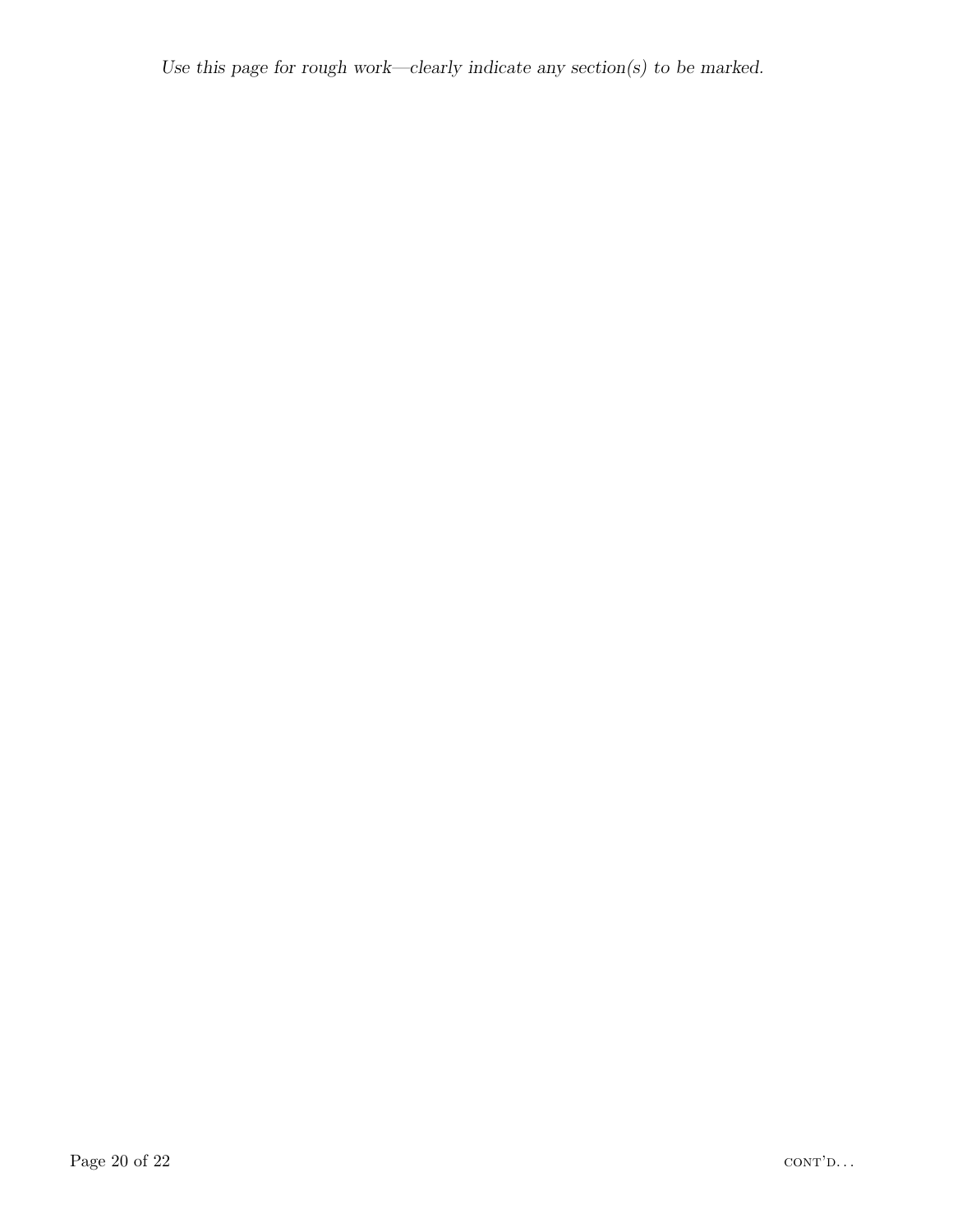Additional page for answers